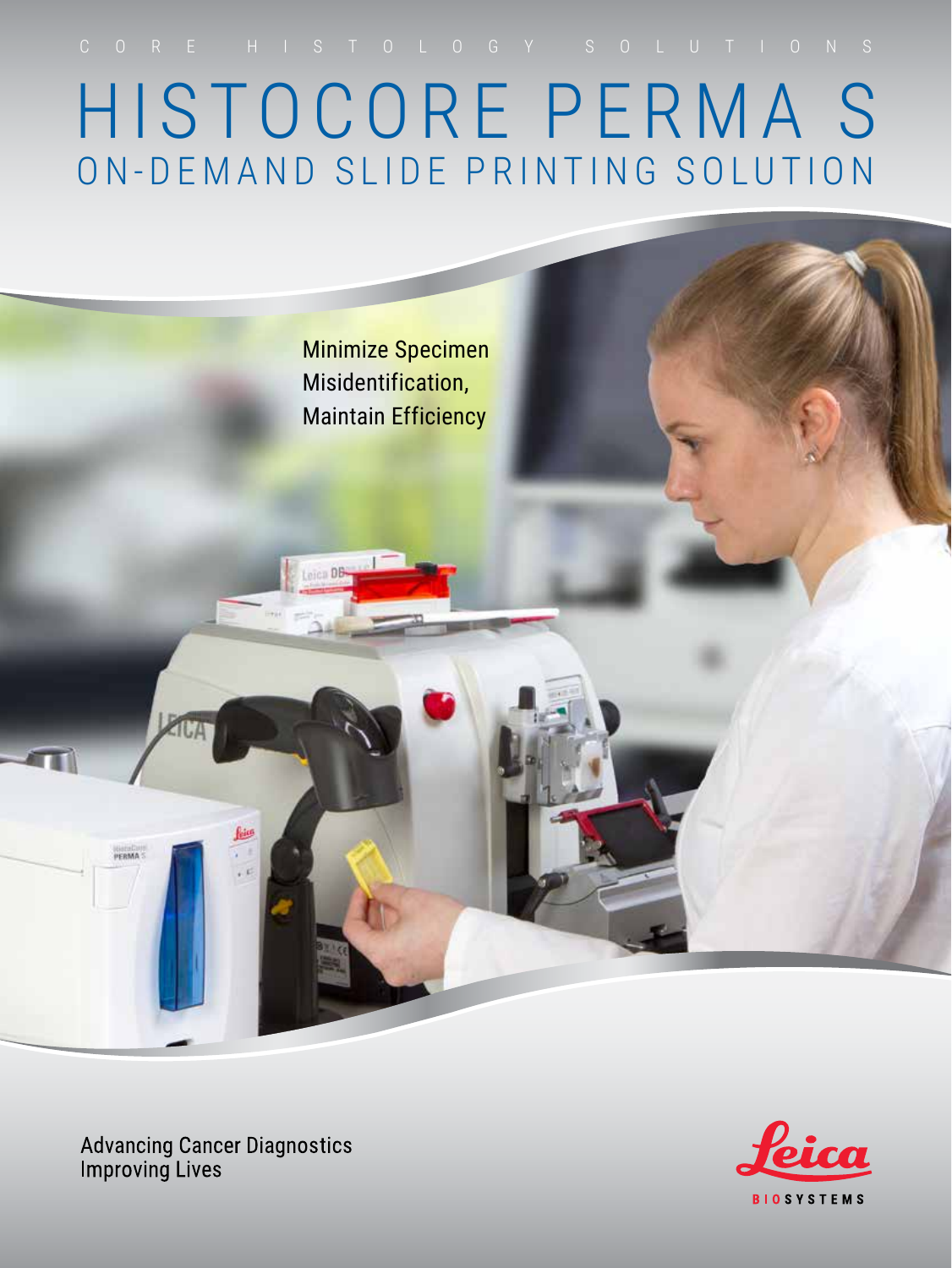# Reduce patient sample misidentification

We know how important patient safety is to you and the success of your lab. Identify patient tissue sections with on-demand slide printing. Sharp printing provides 300 dpi text and direct barcode print capabilities. With the ability to generate permanently printed slides at any microtome workstation, the HistoCore PERMA S slide printing solution provides improved workflow and helps reduce errors in patient labeling.

#### EFFICIENT AND ORGANIZED

- The small footprint allows for placement at each microtome workstation – increasing workflow efficiency.
- Capable of printing on multi-colored slides to meet your laboratory workflow needs.
- Optional extra cartridges to store and load different slide types.
- Quick exchange and easy-to-load slide cartridges.

#### MORE CONTROL

- On-demand printing helps minimize the risk of specimen misidentification.
- Easy printer operation helps maintain lab efficiency.
- Connect your printer to a PC to avoid transcribing data and handwritten labels.

#### QUALITY YOU CAN TRUST

- Create chemical-resistant<sup>1</sup>, easy-to-read imprints with barcodes.
- Direct-to-slide printing eliminates handwritten or more costly printed labels.
- Validated slides provide consistent prints for use with thermal transfer technology.

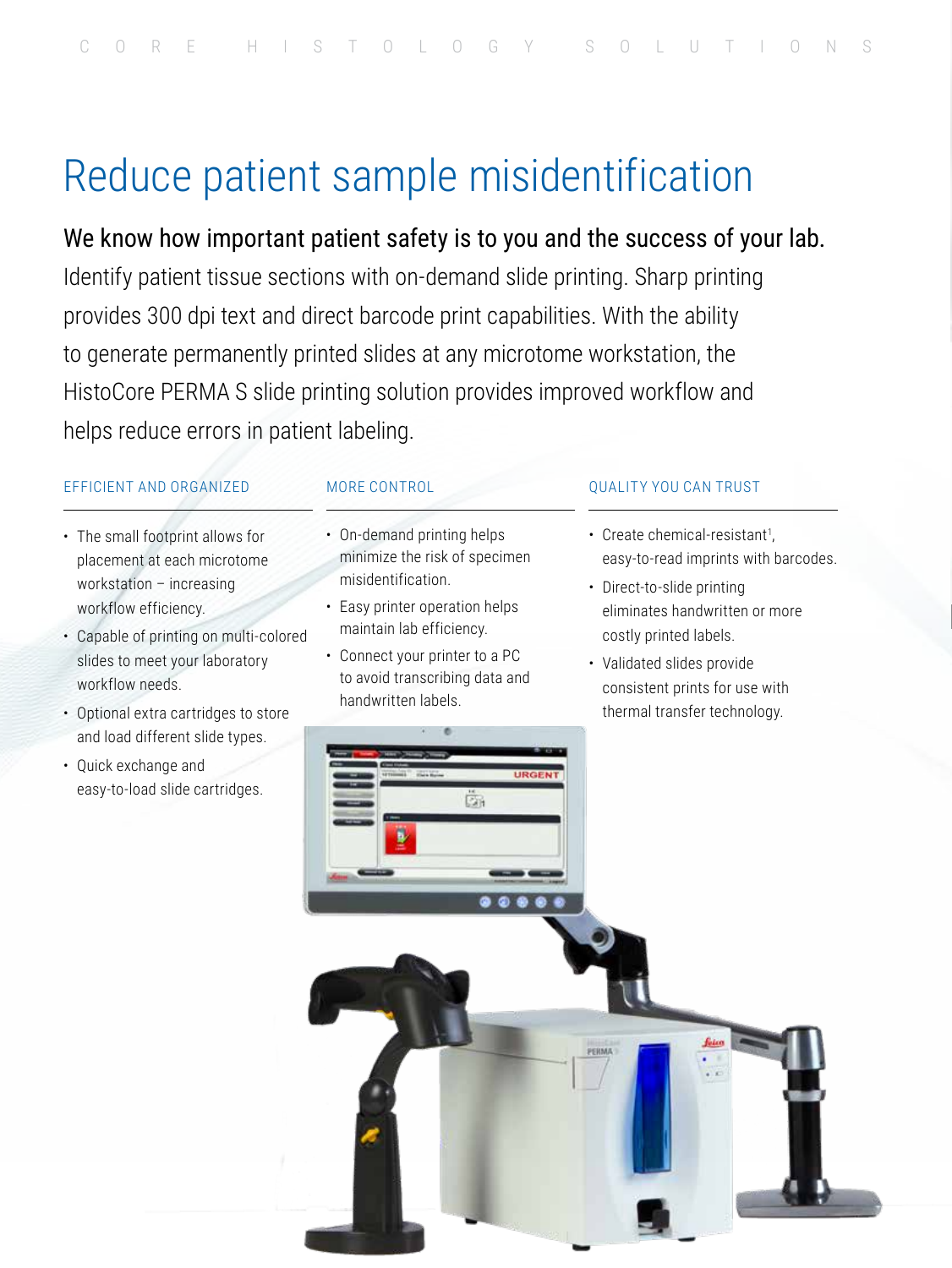



**Flexible - Multi-colored ribbons**



**Organized – Increase workflow efficiency Quality – easy-to-read imprints and barcodes** 



**Quality – Validated slides provide consistent thermal prints Efficient – Quick exchange & easy load slide cartridge**